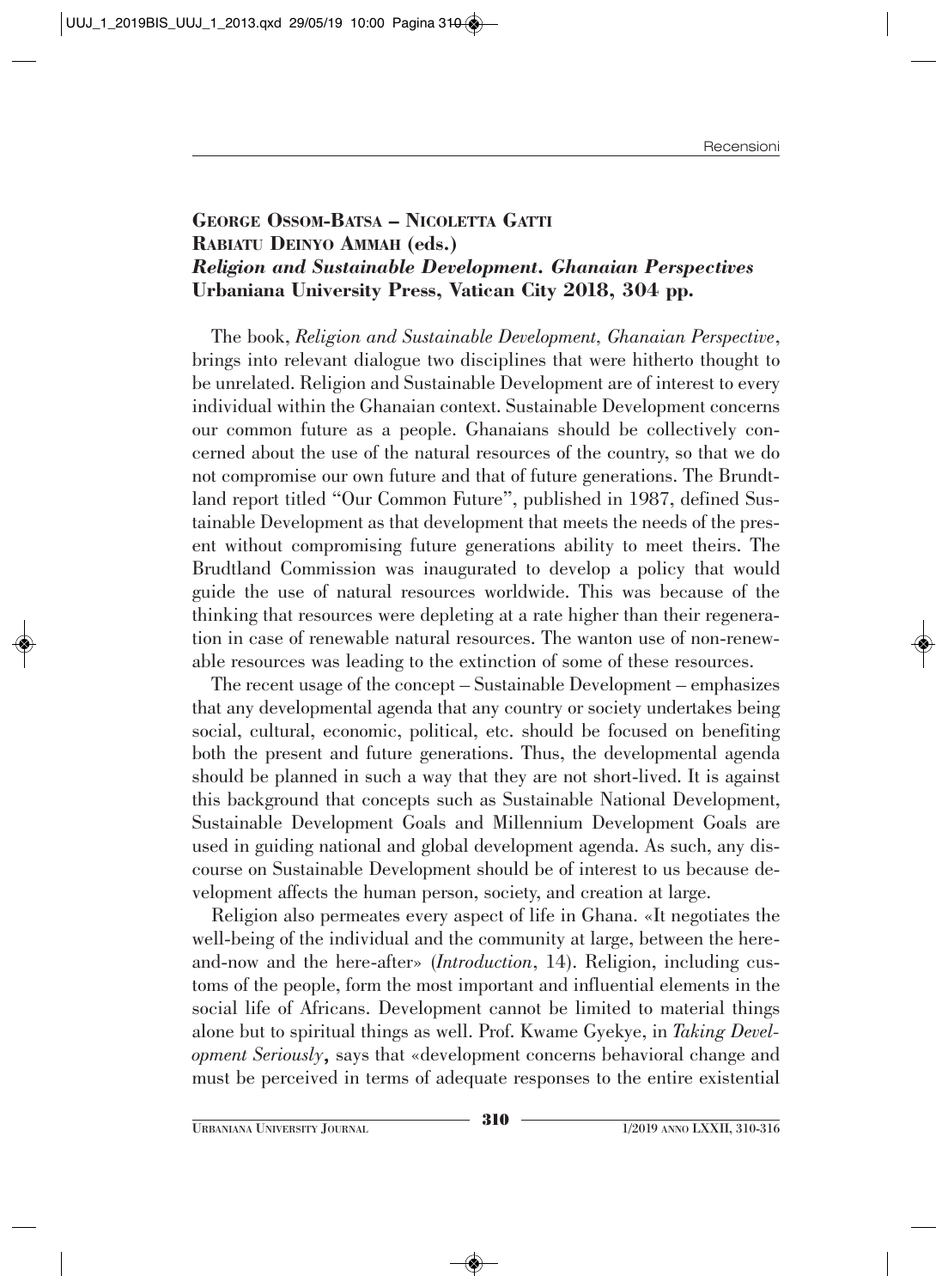conditions in which human beings function, conditions which encompass the economic, political, social, moral, cultural, and intellectual and others» (quoted *ivi*).

Thus, for development to be sustainable there is the need for a dialogical encounter between the people's worldview, their self-understanding, and their environment in pursuit of an improved quality of life. This is what this Book focuses on to bring religion and sustainable development into a relevant dialogue in search for integral and sustainable development.

The Book, *Religion and Sustainable Development, Ghanaian Perspective* is a collection of essays dealing with the contribution of Religion to Sustainable Development. It shows how Ghanaian religious traditional thoughts and practices have shaped and continue to shape development in the country. It also gives an opportunity to Ghanaians to express an understanding of Religion and Development.

The content of this book is a result of a collaborative research workshop in 2015 between the Department for the Study of Religions of the University of Ghana, and the Faculty of Theology of the University of Basel in Switzerland. This later developed into a dialogue among scholars living and working in Ghana. The implication here is that the methodologies employed in the research, ideas expressed, and conclusions drawn, have been shared and discussed amongst scholars and religious practitioners over time. Thus, the essays are well thought out, engaging and practical and have a now and future application.

African Indigenous Religion, Christianity, and Islam are the three religious traditions that are covered in this book. These three traditions have a wide following in this country and Africa in general, so the content of this book is relevant to Ghanaians. Religious traditions shape and continue to shape the development agenda in Ghana.

The contributors to this book are from public and private universities. Thus the essays show strong evidence of collaborative research. It is interesting to find academic staff and doctoral students collaborate on a number of the essays. Besides, with respect to Christianity, the contributors come from the various denominations-historic mission churches, Pentecostal, and Charismatic churches. Thus the views expressed do not reflect a particular denominational orientation. On the whole, the book does not intend to present the contribution of the different religious traditions or denominations to development, but rather illustrates how the different religions together can dialogue with sustainable development and impact integral development.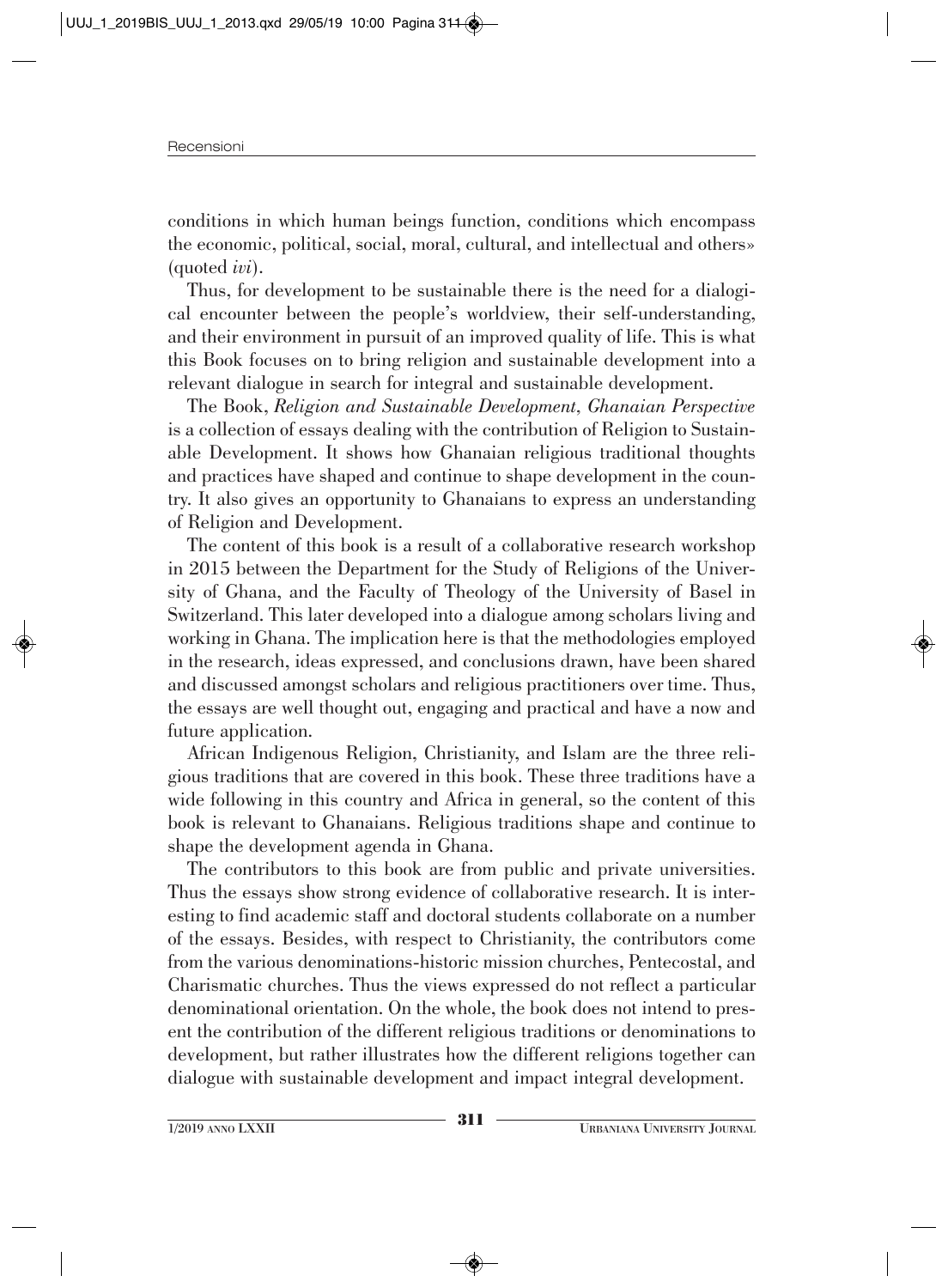The book contains fifteen multi-religious and multidisciplinary essays with a common aim of exploring how religious ideas affect development in culture, education, health, sport, music, indeed all aspect of life. The articles challenge readers, politicians, educationists, religious leaders, policy makers, social analysts; in fact, all groups of people to take religious ideas, practices, organizations, and experiences seriously in the development debate and praxis.

There is an introduction to the volume, which gives a comprehensive overview of the book. It covers religion and development debate, Ghana's religious landscape, origin and orientation of the project, and outlines the various contributions in the book. The essays have been grouped under three main parts. These are

- *African Traditions and Cultures as Development Partners*
- *Religion, Crises and Development*
- *Religious Identity and Development*

The first part, *African Traditions and Cultures as Development Partners,* has four essays grouped under it. The second part*, Religion, Crises and Development* has six essays, and the third part, *Religious Identity and Development* has five essays. All the articles are clearly written and argued out well. The conclusions are carefully drawn from the analysis of the materials, using a variety of methodological approaches – phenomenology, exegesis, linguistic, historical and others. The language is lucid and easy to comprehend.

However, I wish to comment on two of the articles from Part 1.

In the first four articles, the contributors draw heavily on African traditions and cultures and relate these to development. In the first article by Lawrence Boakye *Akan Oral Tradition as Functional Epistemology in Scholarship, Social Change and Development in Ghana*, the author discusses how oral tradition can contribute towards innovation, social change, and development. He rightly concludes, amongst others, that if oral tradition is considered as a social product, then it is appropriate to use it to bring about social change and development in society. Besides, knowledge of tradition can be used as a tool to establish control and order over others in the community. The use of media technology to expand and promote the relevance of oral tradition is discussed and points raised are clearly buttressed with relevant examples. The paper calls for the promotion of the training of teachers and specialist in the area of oral knowledge, an approach that the author argues «could create a platform which will begin to confront the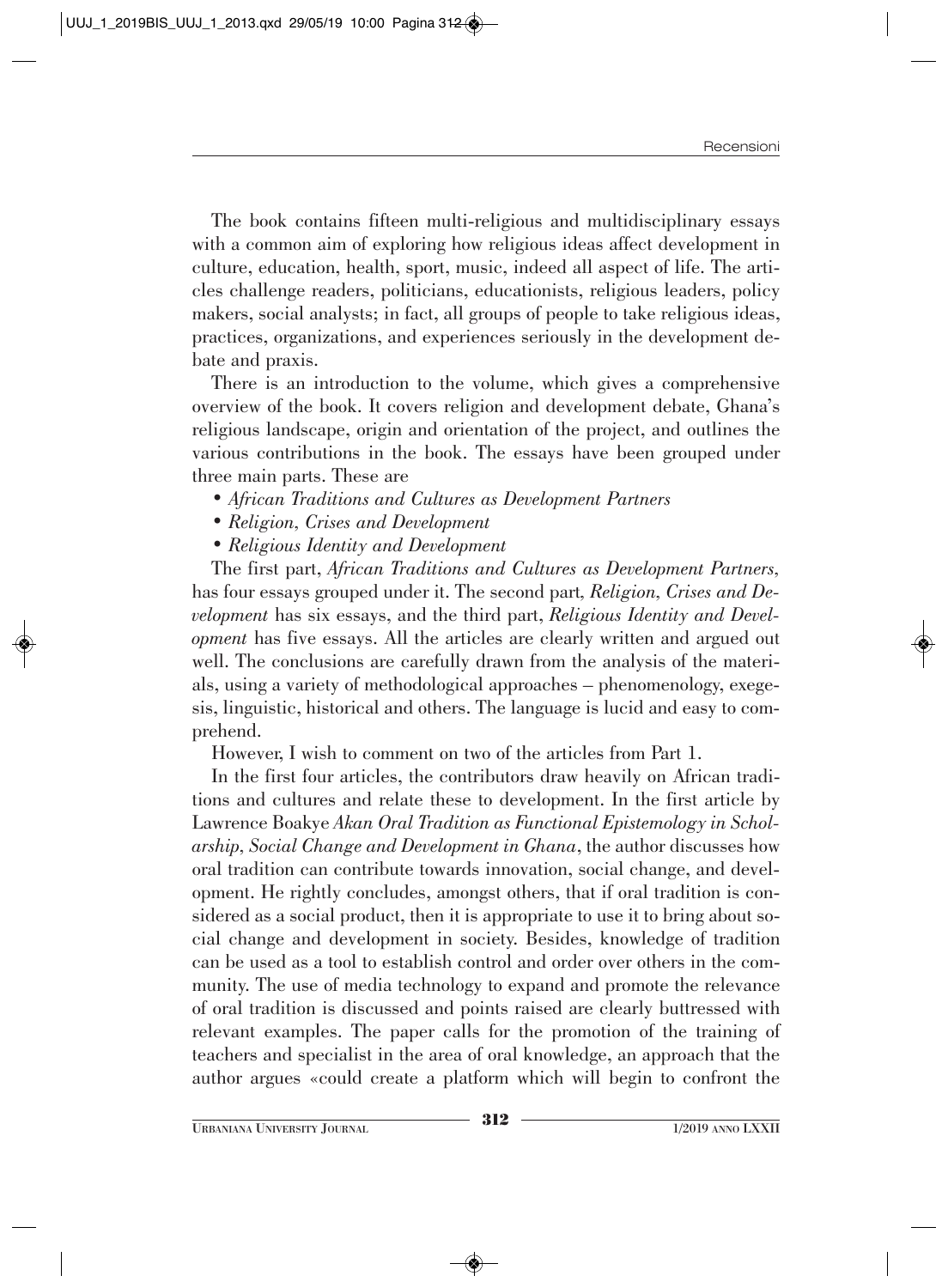problem of epistemic crisis that has opened the door to endless influx of hegemonic influences which have not contributed to the development of Africa» (*ibid*. 43-44).

The question that comes to mind immediately is this: how can these conclusions be implemented in Ghana, when there appears to be a determined effort to play down on the study of Ghanaian culture and languages in our schools? The teaching of religious and moral education is gradually disappearing in schools, thus reducing students' appreciation of Ghanaian traditional values.

The essay does not confront this dilemma. This should, however, engage our minds, if the lessons from the essay would be of sustained benefit to the country.

The second article, *Chieftaincy and the Attainment of Sustainable Development Goal 16: The Role of the Akan Chief* by Vincent Assanful argues and rightly, too that chieftaincy institution is an important ally of the state in ensuring development in traditional areas. As political, religious, judicial, and social leaders, the chiefs are in better stead to galvanize their people to help attain the SDGs. The article assesses how the chieftaincy institution can help to achieve the vision of Goal 16. The goals include

- Ensuring peaceful and inclusive societies for sustainable development,
- Provide access to justice for all.
- Build effective, accountable, and inclusive institutions.

I do agree with the reason adduced for the retention of the Chieftaincy institution in Ghana. The author cites Abotchie that «the utility of retaining the position of the chief should find support in the argument that Ghanaians are predominantly traditional and still look up to their chiefs for leadership» (*ibid.*, 53). This may be true for a good number of the chiefs. I wish to observe that there are Akan Chiefs whose attitudes and activities are a draw back to their communities, and impact negatively on development. There are Chiefs who have lost the respect of their subjects and therefore cannot be agents of development. The essay is silent on how to change the orientation of such chiefs to support development. How do we ensure that all Akan chiefs, and indeed all chiefs, become agents of change in our societies so that they can become effective players in development?

Part 2 of the book is sub-titled *Religions, Crises and Development*. It has 6 essays. These draw on the coping strategies of religion, its conflict resolution strategies, and inherent development strategies and apply these to the development agenda of Ghana. I wish to comment on three of the es-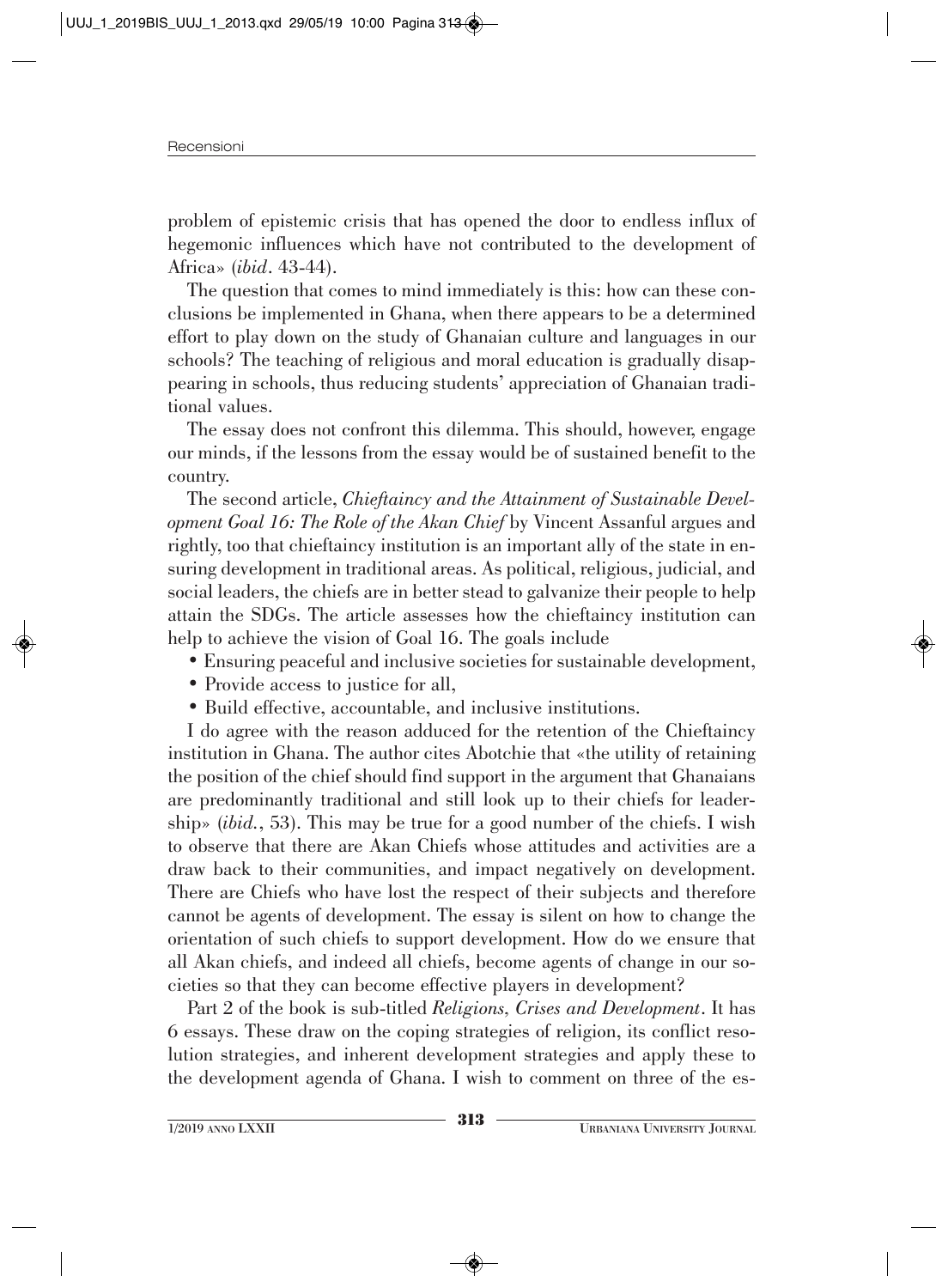says. The first one is titled *Religious Actors' Role in Health and Humanitarian Crises: A Case Study of the Ebola Virus Disease Preparedness in Ghana*, by Liv Adams and Nicoletta Gatti.

Health is an important consideration in any developmental agenda. The mention of Ebola still strikes fear in the heart of people living in some parts of West Africa, in view of the devastation it caused in some of these countries. A possible outbreak in Ghana was a real threat in view of the free flow of people across her borders. In view of this the essay is very relevant to the development agenda of the country.

The article brings to the fore the role of religious actors in complementing technical efforts to ensure a holistic interdisciplinary approach to address the crises. The article shows clearly that religious actors are unique assets to development because they have a wider reach and enjoy the trust of the public.

What makes the findings relevant is that they can be applied to other scenarios of the outbreak of infectious diseases like cholera which occasionally spring up in the country with disastrous effect. The lessons have a practical application but could have a lasting impact, if the sense of continuous education had been factored into the essay. Continuous education of the public would put an end to the crises management syndrome which afflicts this country, when such outbreaks occur.

The second essay *The Role of Interreligious Collaboration in Conflict Prevention and Peaceful Multi-Religious Co-existence: A Case Study of Northern Ghana*, by Sylvia Owusu-Ansah, lauds Ghana for largely peaceful interreligious coexistence, because of the active involvement of the two main religions, Christianity and Islam, in fostering peaceful relationship and creating structures for a fruitful dialogue. The author asserts that Ghana has enjoyed a peaceful religious atmosphere, because of the activities of three groups-Interreligious body, Interreligious forum and Interfaith Dialogue programmes which were set up following the 1994 conflict in Northern Ghana among the Konkomba, the Nanumba and the Dagomba. They were set up to deal with issues and problems arising out of the conflicts, to curtail future occurrences of such conflicts, and to collaborate to promote issues of national interest, such as peaceful elections. The paper provides a framework for preventing religious conflicts on grass root level in Ghana and the West African sub-region. Although the conclusions are valid, it ignores a new phenomenon cropping up in Ghana that, if it remains unchecked, can be a source of religious conflicts. This is what I refer to as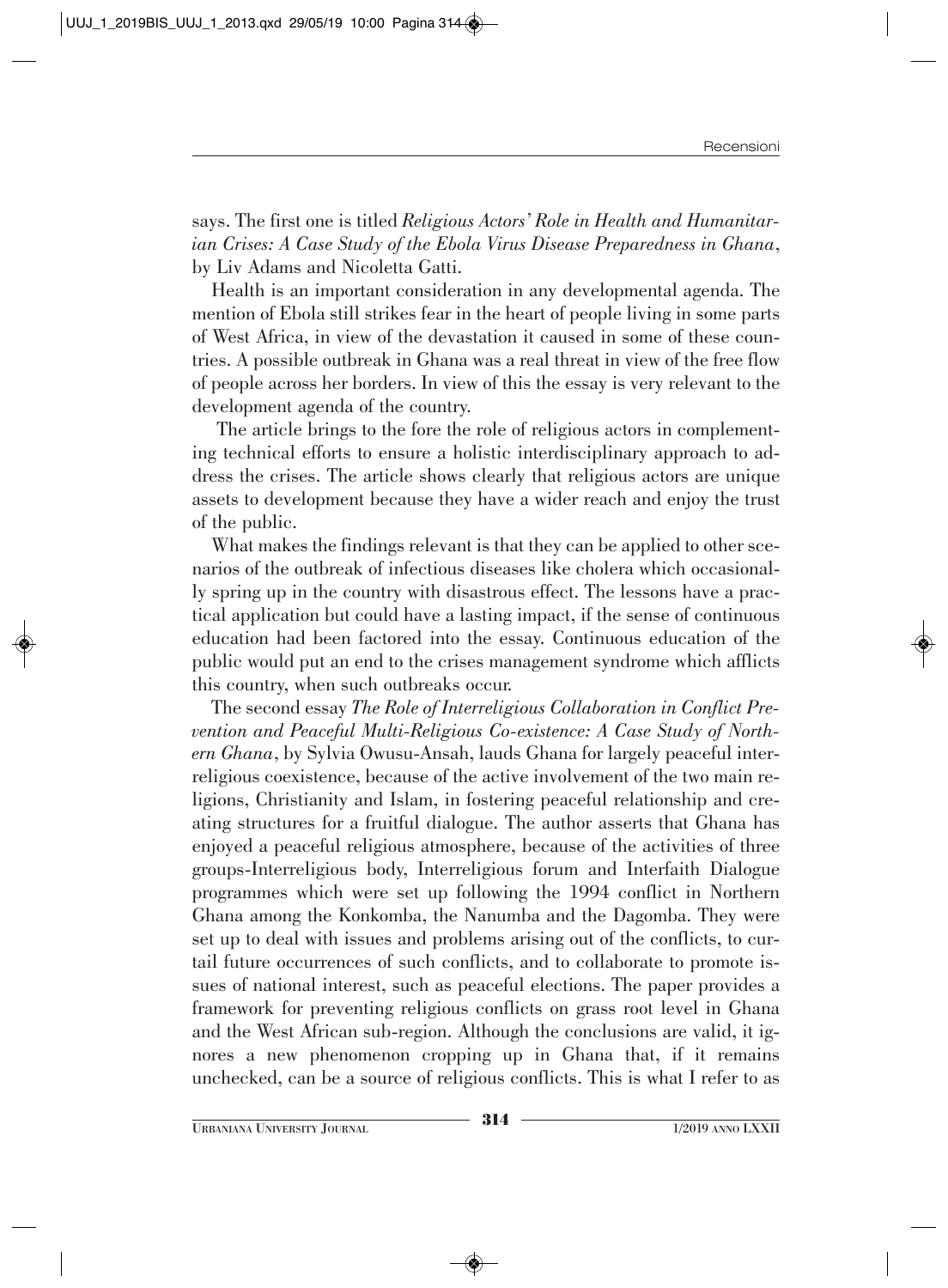yearly prophecies of death, which Ghanaians are subjected to at the end of every year. The end of the calendar year, especially during midnight services, "prophets" make "prophetic utterances" into the New Year which can be explosive. This year, for example, Muslim youths attacked church buildings of a particular Christian denomination because of such utterances. Some thoughts on how to reel in some of these "prophets" would be beneficial to the country.

"Ghana beyond Aid" is a call of the current Government to mobilize every citizen to sustained economic growth. Every effort should be made to integrate Ghanaians into the country's development agenda. It is in this light that the article by Mustapha Abdul-Hamid and Mohammed Fawzi Aminu Amadu, *Islam and Ghana's Sustainable Development Agenda: Negotiating the Involvement of the Muslim Community in Mainstream Economic Activity* is relevant. Muslims constitute a significant part of the population of the country. Thus if the country is to harness the full potentials of its citizens including Muslims, then the Muslim world view ought to be factored into the country's development agenda. Using the Islamic economic and business models as a basis, the paper explores ways by which the Muslim community can be brought into the mainstream of economic activity for sustainable development. The author asserts that with appropriate legislation Islamic business practices can be brought into consonance with secular economic law to draw the Muslims from the periphery of economic activity to the centre to ensure sustainable development for Ghana. The lessons from this paper, about Ghana reforming its financial and banking laws, to allow for the operation of Islamic financial instruments, is worth reading. The Islamic Banks do not charge interests on monies that they lend. This will not only attract Muslims into economic activity but people of other religious persuasions too and would boost the growth of the Ghanaian economy. However, I wonder how applicable this would be in this country where, even though there is peaceful coexistence, there is so much suspicion between Christians and Muslims with respect to Government policies, and whether they favor a particular religious group over another. Introducing Islamic financial regulations into the existing banks will be difficult and allowing the influx of Islamic banks into the country can raise serious eyebrows in the Christian. An indication of how to negotiate this dilemma would further enrich the paper.

Part 3 of the book sub-titled *Religious Identity and Development*, contains five essays. I wish to comment on one of the essays here. Prophetism is a ris-